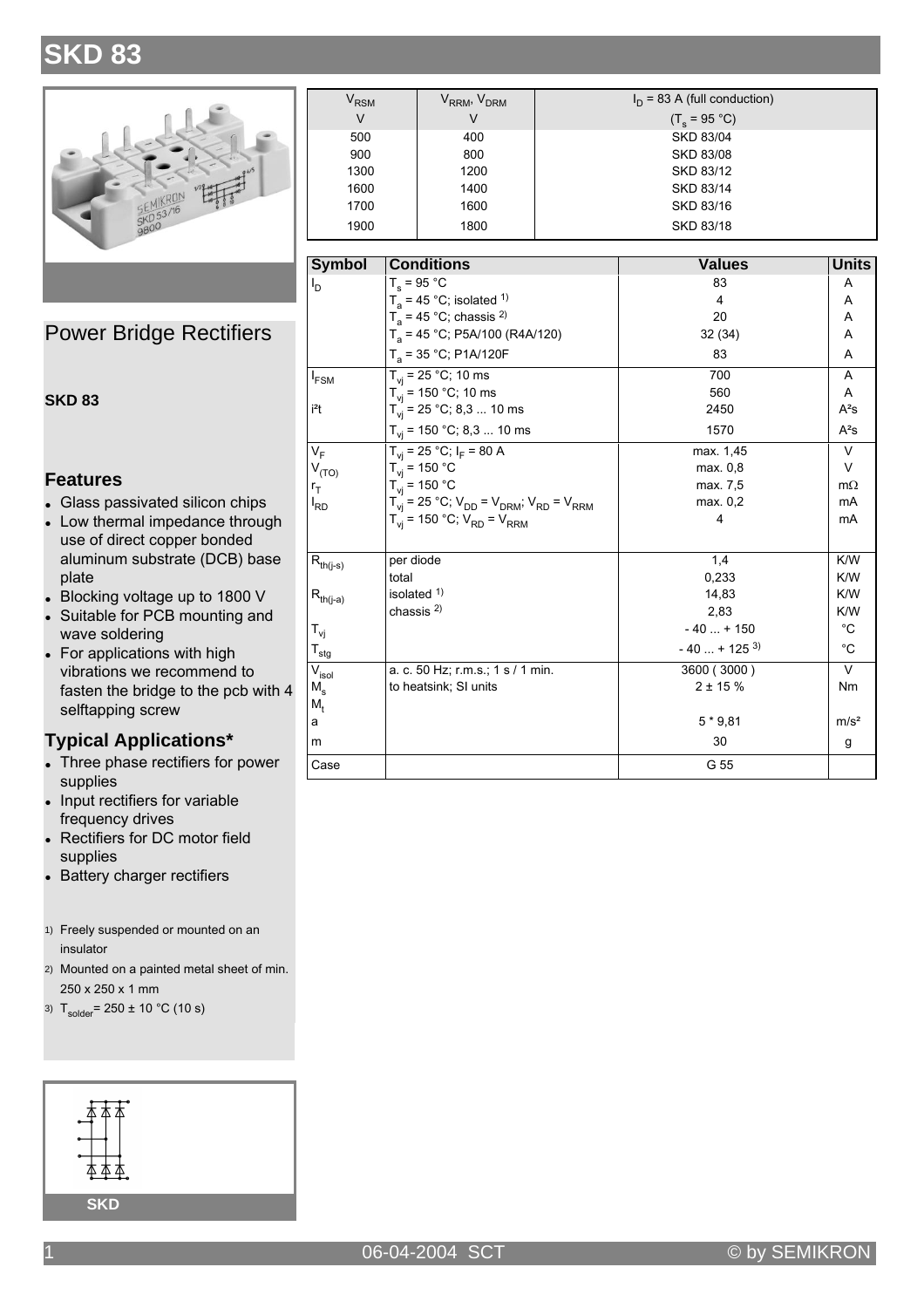# **SKD 83**